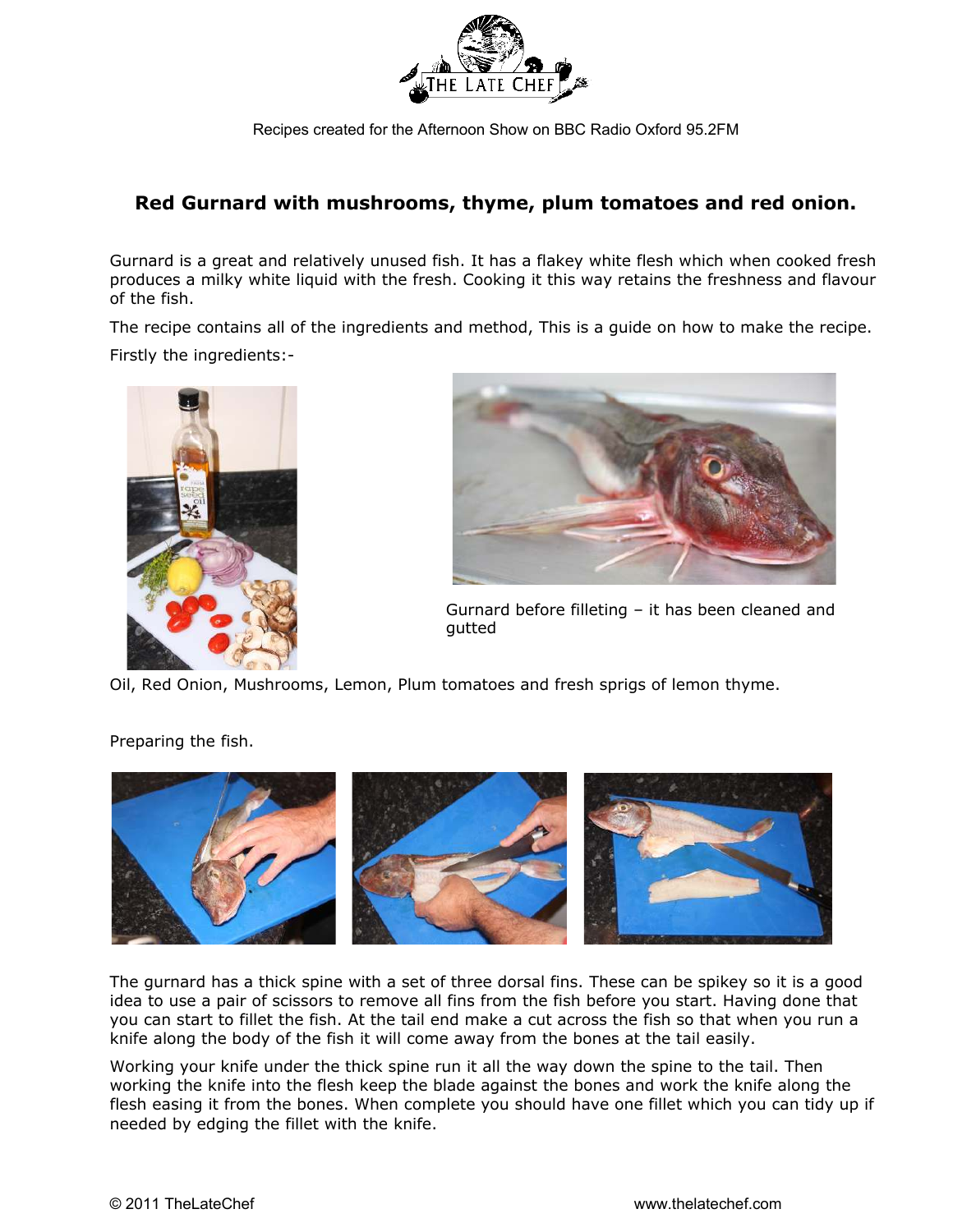



Turn the fish over and repeat the same method starting with the cut behind the head and gills. Then working along the spin and working the knife against the bones and down to the underside of the fish take your knife along the body to the tail and you should have your second fillet. Using a pin bone tweezers run your fingers along the flesh and as you find any bones pull out the bones with the tweezers.

Put the head, backbone etc into a saucepan and cover with about 500ml of water and some onions. If your fishmonger has prepared the fillets ask him for the bones/head etc to make your stock.



Bring to a boil and simmer for 5-10 minutes, take off and let it cool, then strain into a jug. Keep for the sauce later.

To make the sauce, put about 200ml of the stock in a pan and bring to the boil. Simmer until it has reduced by half. Add 40/50 ml of Pernod or similar and bring to the boil, simmer again. Take off the heat and add the mushrooms and onions left over from putting the fillets together. Add 100ml of cream, salt, pepper and lemon juice to taste. Bring up on the heat but do not allow to boil too quickly or it will dehydrate. Keep warm until you are ready to serve the fish.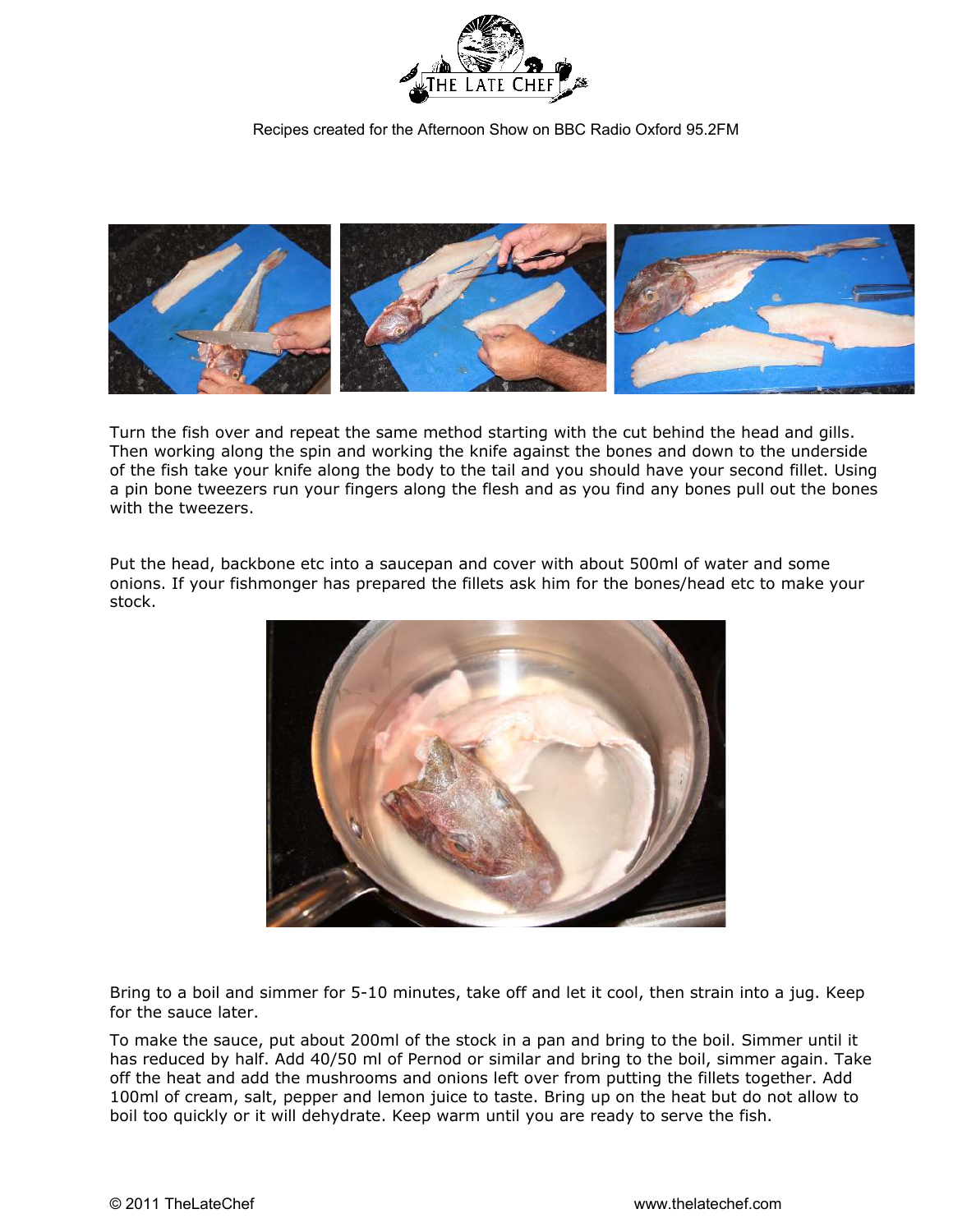

Recipes created for the Afternoon Show on BBC Radio Oxford 95.2FM



Putting the fillet together on the baking paper.

Take a sheet of baking paper or greaseproof paper (approx 45x45cm, smaller if you have smaller fillets). Brush paper with rapeseed oil. Place the fillet skin side down. Then place the mushrooms, red onions, tomatoes, thyme on the fish. Drizzle a little oil on the fish. Wrap up and crease the paper together. Then wrap with a strip of foil to keep the paper in place.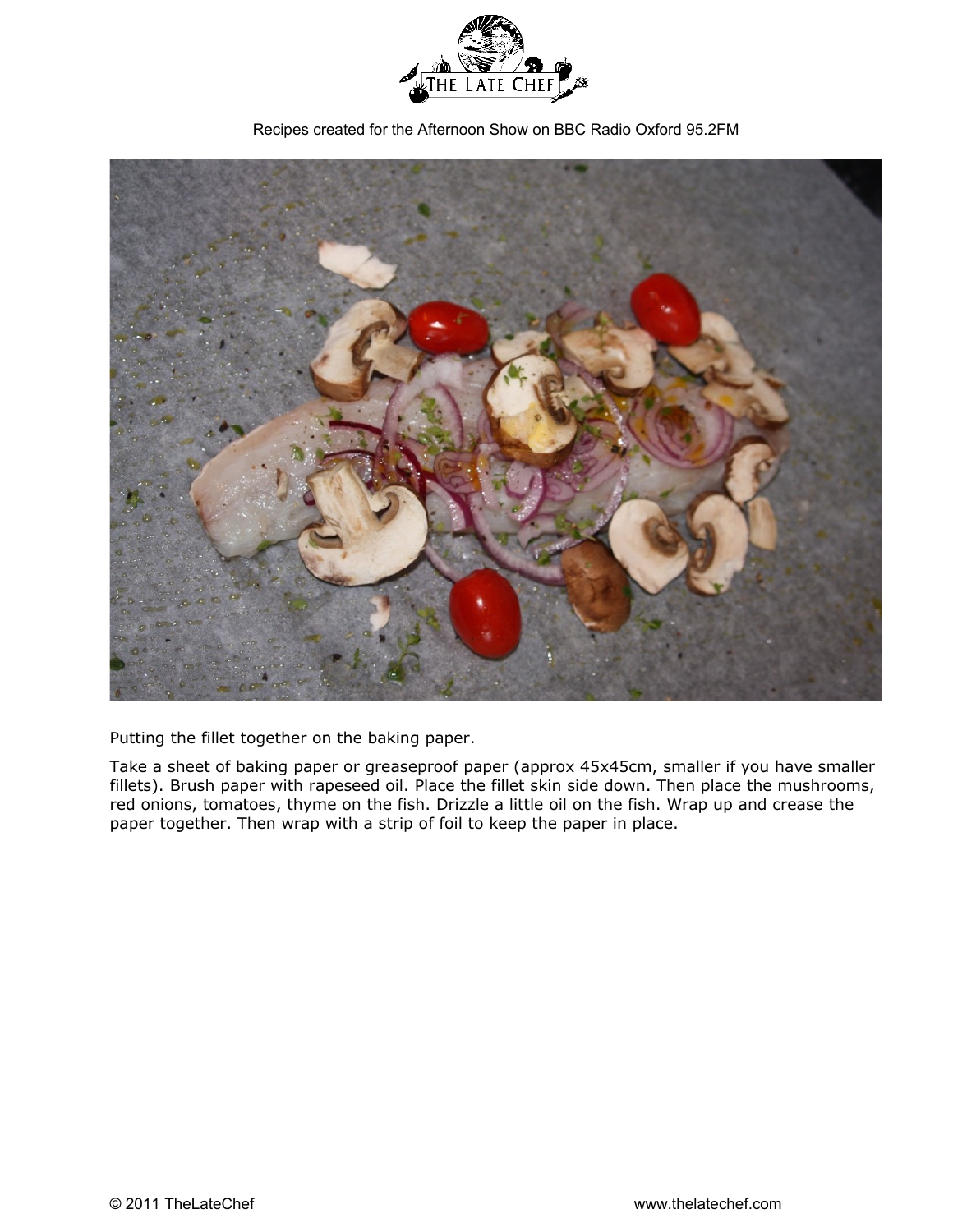



Have your veg/salad and other accompanying ingredients cooking. When ready put a flat roasting tin in the oven to warm. Remove when hot and put the fish parcels on the tin. Cook for 12-15 minutes, no more.